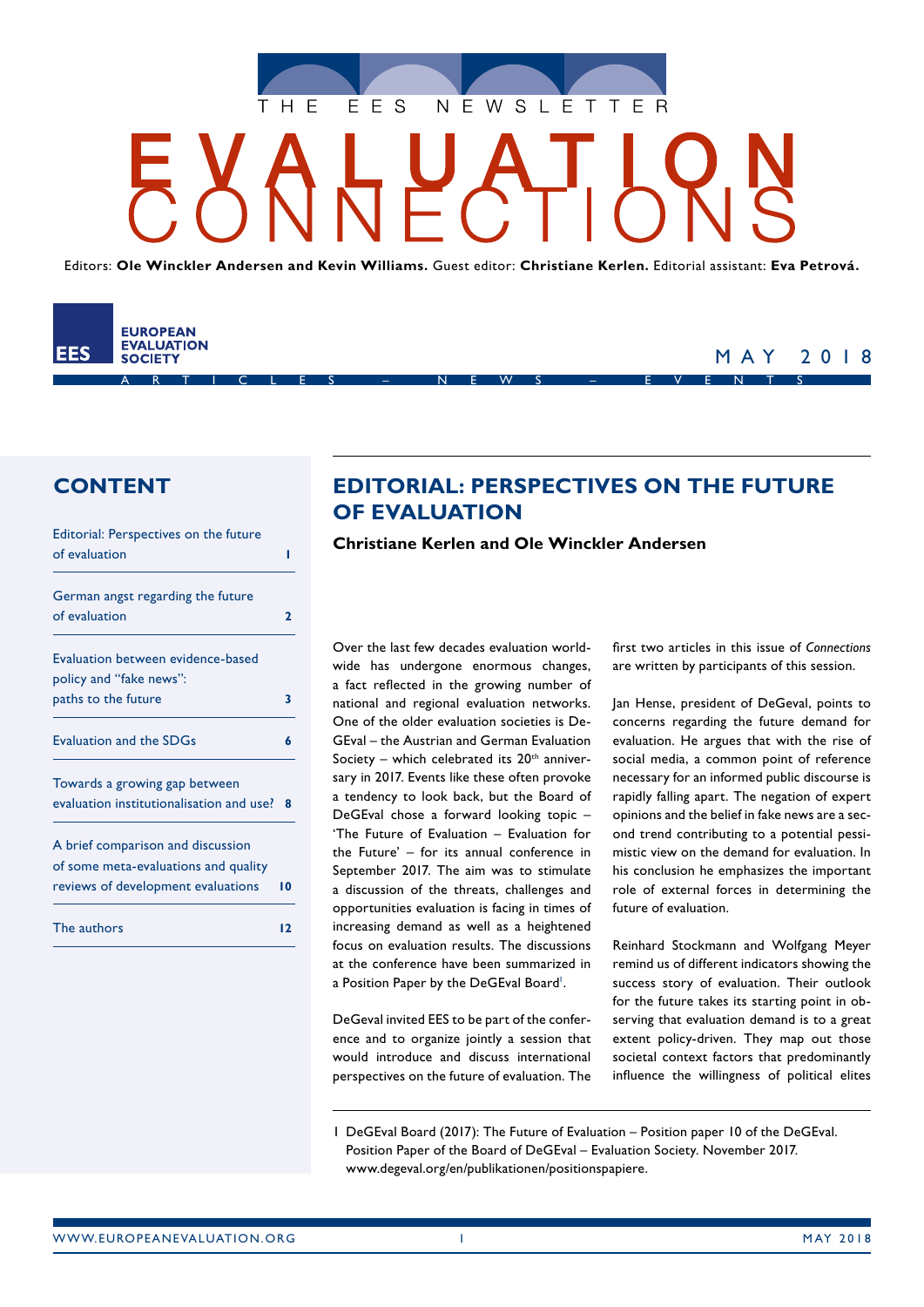<span id="page-1-0"></span>to use evaluations. One risk they see is that a push in standards by international aid organizations may result in a trend towards the homogenization of evaluation that is somehow alienated from national political cultures and the majority of societies.

In her article Karen Jorgensen discusses how the sustainable development goals (SDGs) and new models of providing development finance are influencing evaluation. She points to several challenges that result from multiple goals, fragmentation and rising complexity on a range of dimensions; for example, due to an increased private sector involvement in development co-operation. She concludes that the time has come to assess whether the criteria and standards that have guided development evaluations for a number of years are robust enough to respond to the new challenges.

In the fourth article Per Øyvind Bastøe and Siv J. Lillestøl discuss the link between evaluation institutionalization and use. The article mentions the increased institutionalization of many evaluation functions, but argues that a similar increase in the use of evaluation has not taken place. The authors point to a rhetoric-reality gap – also mentioned in Hense's paper - as one explanation. Another explanation is the complexity of many development programmes. One of the paper's closing reflections is that use is often too narrowly understood and that a broader understanding of use would be relevant.

The final article by Ole Winckler Andersen compares five recent meta-evaluations and identifies both methodological similarities and differences. Examples of differences are size of samples and number of indicators. The article concludes by identifying several issues which could be considered and discussed in the context of future metaevaluations, including the use of criteria and rating procedures.

not a contract the contract of the

# **GERMAN ANGST REGARDING THE FUTURE OF EVALUATION**

**Jan Hense**

In some regards, making predictions about the future is one of our core tasks as evaluators, though we may not always be aware of it in our daily routines. In doing evaluations, just as in any other profession working with empirical data, we are inherently forced to draw on past events: each evaluative conclusion originates as a conclusion about the state of things at the point of data collection. However, most evaluation consumers would rightly be frustrated if our reporting was limited to the past. They will most certainly expect certain predictions about the future. All recommendations are a gamble that certain consequences will occur in the future if they are implemented. Similarly, our evaluative conclusions about an evaluand, although derived from past events, often imply the prediction that the same evaluand in the future will bring forth similar results, particularly in regard to its outcomes. A third area where evaluators aim to predict the future is ex-ante, preformative, or input evaluation, the latter in the sense of Stufflebeam's (2000) CIPP model. Even if these types of evaluation draw only on past data, our task as evaluators implies a prediction of the extent to which it will be worthwhile to implement a given plan, concept, or proposal in the future.

Given these examples, it would seem that evaluators are well equipped with the prophetic powers necessary to answer questions about the future fate of their own discipline. Alas, this is not the case. Contrary to predictions in most evaluation contexts, here the scope of the question is too wide, the terminology too ambiguous, the number of influences too large, their interrelations too complex, and previous experience too scarce, for one single person to be able to make more than an educated guess. However, what I can do is to share some current concerns about the future demand for evaluation.

There are a number of reasons on different levels contributing to the demand for evaluation. Curiosity may be a factor at the individual level, conformity with regulatory regimes a reason at the institutional level. However, in the context of globalisation and society, at least two main drivers are at work. One is the need to provide justification for public policies in democratic societies, the other is the conviction that facts and evidence can and should play a crucial role in decision making. It seems that both of these drivers have recently come under serious attack as a more or less direct result of factors commonly attributed to globalisation.

The need to provide justification for public policies depends on a strong civil society and critical discourse in the media. Given the ongoing fragmentation of the media landscape as a byproduct of the rise of the internet and social media, accompanied by the emergence of echo chambers and filter bubbles, it seems that the common point of reference necessary for an informed public discourse is rapidly falling apart. As a consequence, there is reason to fear that the demand to justify public policy with the help of evaluation will wane, not because citizens will stop asking for justification, but because there is not enough common ground among the citizenship concerning the construction of what constitutes social reality. Why call for evaluations if there is no longer a coherent narrative about a social problem that their findings can contribute to? Of course, it might be argued that such an idealised state of common social co-construction of reality has never really existed and that societies have always been fragmented in regard to individuals' perceptions of the world. However, it seems that the necessary overlaps between these perceptions that are needed to provide a critical mass of common understanding are rapidly being lost.

This leads to our second driver, the belief in the role of evidence in decision making. Here, also, one should not be so naïve as to think this role has been easy in the past.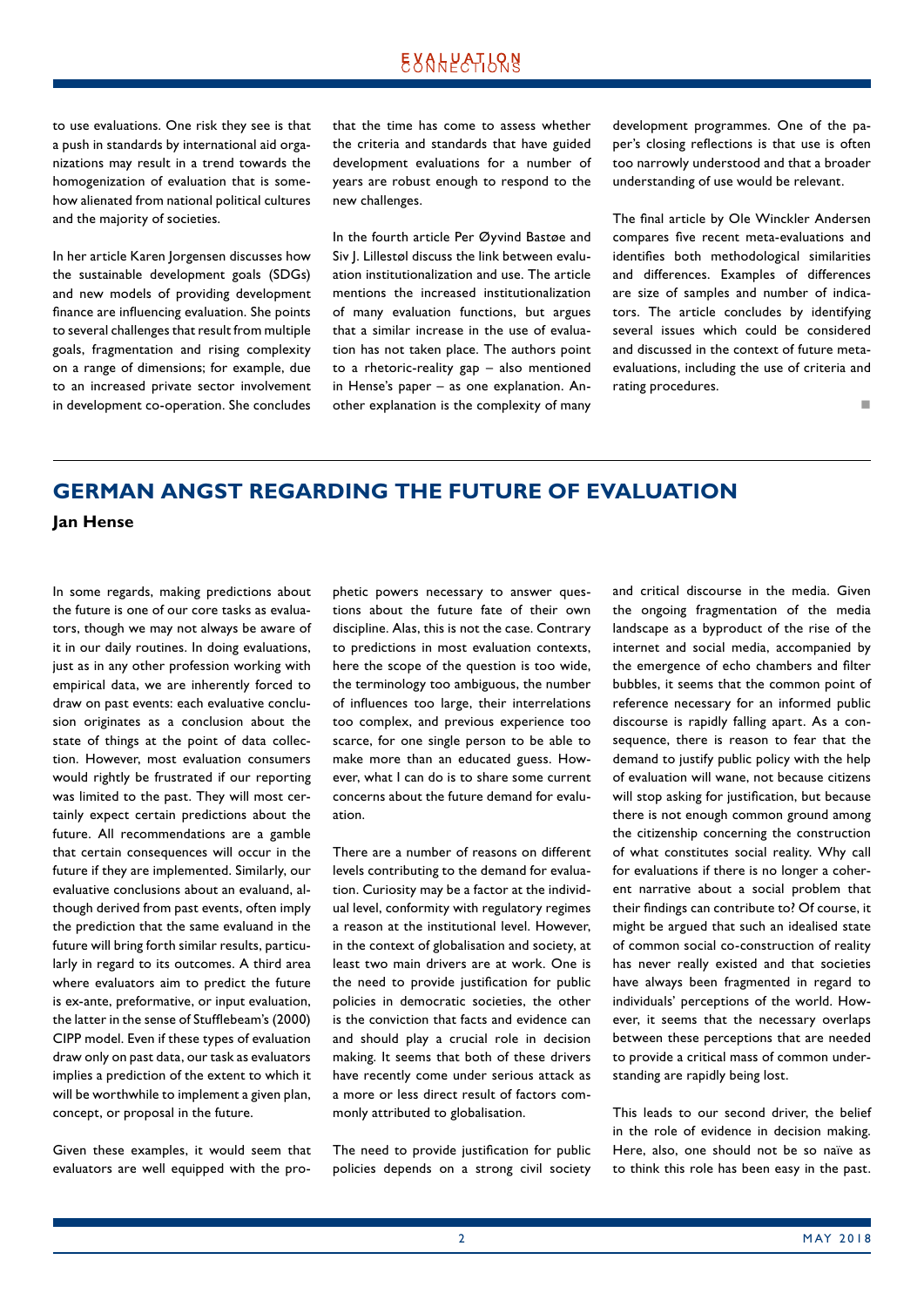<span id="page-2-0"></span>Hard-learned lessons taught evaluators that evidence is just one factor among many when it comes to individual and collective decision making processes, and that knowledge generation is always embedded in and influenced by historical and social contexts. Accordingly, as Cronbach observed quite early in the profession's development, "the notion of the [evaluator](http://www.evoluation.de/glossary#22) as a superman who will make all social choices easy and all [program](http://www.evoluation.de/glossary#25)s efficient, turning public management into a technology, is a pipe dream." (Cronbach et al., 1980, p. 4). But even if the nature of evaluative evidence has never been undisputed, even if particular evaluative findings have always been confronted with questions regarding their validity, there used to exist a general belief that the scientific method of knowledge generation, as through systematic evaluations, is inherently apt to provide insights that should be influential in decision making. Yet, having become allergic to the complexities and ambiguities of living in a globalised world, it seems that more and more people no longer share this belief. Many are increasingly ready to refute scientific evidence as elitist, and replace it with fake evidence and recursive self-confirmation of preexisting world views. Here also, we are witnessing a landslide shift regarding a phenomenon that may have always existed. Today, the belief in conspiracy theories and fake news is no more exclusive to the casual oddball. It has arrived at the highest levels of decision making of western democracies as an influence and a tool of policy making at the same time. What role can evaluation play in an arena where its foundational idea of using scientifically driven, systematic, and transparent methods to arrive at insights about the merit or worth of a social practice is not accepted anymore?

In spite of these pessimistic perspectives, many positive developments within the field of evaluation can also be found in recent years, and many of them due to globalisation as a driving influence: transnational interchange and dialogue; effortless means of worldwide communication and cooperation; easy access to exhaustive data sources; new means of data analysis; numerous theoretical and methodological advances; more and better research on evaluation; and a general trend towards more professionalisation. So, as a field a lot is being done to keep evaluation practice moving forward. But there is an elephant in the room. The fate of evaluation will be determined by external forces. It relies on the need to justify public policy within civil society and belief in scientific methods. If too much ground is lost to the enemies of an open society, it will no longer matter how well evaluators do their work.

#### **References**

Cronbach, L. J. et al. (1980). *Toward reform of program evaluation*. San Francisco: Jossey-Bass.

Stufflebeam, D. L. (2000). The CIPP model for evaluation. In *Evaluation models* (pp. 279–317). Springer Netherlands.

not a contract the contract of the

# **EVALUATION BETWEEN EVIDENCE‑BASED POLICY AND "FAKE NEWS": PATHS TO THE FUTURE**

# **Reinhard Stockmann and Wolfgang Meyer**

On one hand, prospects for the future of evaluation are very promising. Worldwide, state and non-state demand is booming. The range of evaluation services offered by consulting and scientific institutions, as well as teaching and training opportunities, continue to grow almost everywhere. On the other hand, there are also dangers lurking for the evaluation boom. The global rise of populism is accompanied by self-produced "fake news", which represents a clear attack on evidence-driven policy and its tools like monitoring and evaluation.

# **The global rise of evaluation culture and practice**

There are several indicators to demonstrate the success story of evaluation, especially in

- (1.) In many countries, evaluation is a *fixed element in policy-shaping* and a management control element in international organisations, national governments and their administrations, and a wide range of non-profit organisations (Rosenstein 2015). Datta (2006: 420) points out that 'scientific-research-based programs and evaluations ... have become widely institutionalized for all manner of programs.'
- (2.) The number of *national evaluation societies* has grown considerably in recent years. According to a worldwide Internet search by Dahler-Larsen (2006: 142), the

number of evaluation societies increased tenfold to 83 between 1984 and 2004. The strongest growth in recent years has been in Europe and Africa (Meyer 2018). Currently a total of 150 organisations are listed on the website of IOCE – "International Organization for Cooperation in Evaluation", including 122 at national and 12 at international level.<sup>1</sup>

(3.) Increasing demand has given rise to a *broad demand market* for evaluation, which is continuing to grow (Leeuw, Toulemonde & Brouwers 1999: 487ff.). The number of consulting firms involved in evaluation has risen sharply. Apart from consulting companies, there are a number of research institutions and universities active in the evaluation mar-

North America, Europe, Australia and South Africa (Meyer & Stockmann 2016; Meyer 2018):

<sup>1</sup> www.ioce.net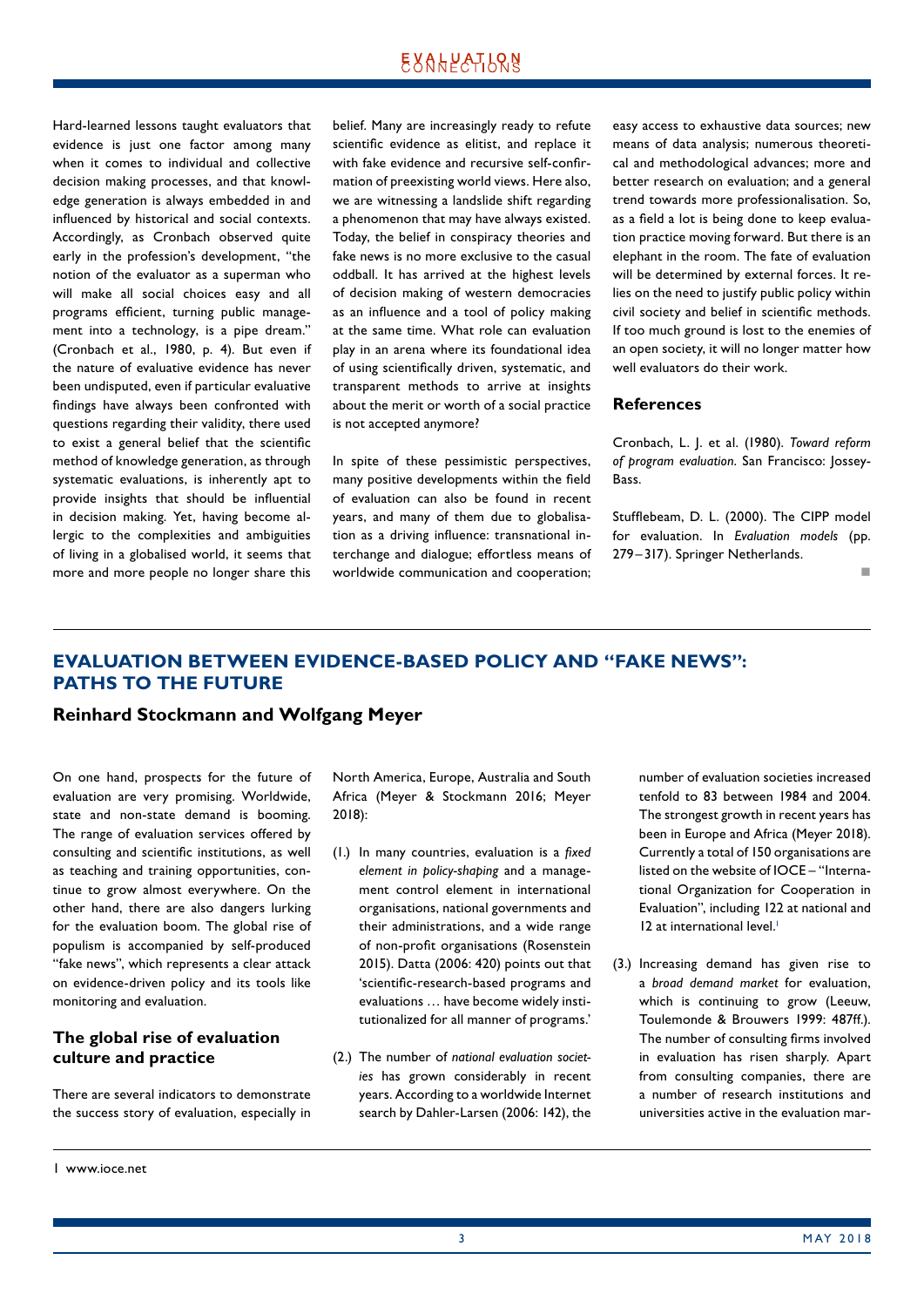ket and attempting to combine research and evaluation for their clientele, as well as basic and advanced training and communication in a fruitful way.

- (4.) Above all, thanks to the development of information and communication technologies and the World Wide Web, the *dissemination of evaluation findings* has seen a tremendous surge. Even if many organisations still do not make their evaluation reports accessible to the general public, a host of findings from evaluations are now already available on the Internet.
- (5.) *Training activities offered worldwide* have increased sharply. Both in North America and Western Europe, a broad variety of training and advanced training programmes and university study programmes is offered (Friedrich 2016, Meyer 2016). However, these training activities are not stable over time and only a few regular study programmes with more than 60 ECTS on evaluation have been permanently established.

Furubo, Rist and Sandahl (2002: 7ff.) made a first attempt to characterise evaluation culture in a comparative way. They applied nine criteria and a marking system to generate a ranking list. At the beginning of the 2<sup>1st</sup> century, only the USA achieved the maximum possible number of points. Canada, Australia, Sweden, the Netherlands and the United Kingdom followed. Since then, professionalisation has progressed to very different degrees in the selected countries. In a replication of the study ten years later, Jacob, Speer & Furubo (2015) found a dramatic increase, especially in those countries that lagged behind the others (Japan, Israel, New Zealand, Spain and Italy), while the leading countries (USA, Canada, Australia and Sweden) slightly lost ground. Stagnation characterises the situation in leading European countries (United Kingdom, Netherlands and Germany), with the gap between the pioneers and the others closing during the last decade.

However, this research does not cover the most interesting development in evaluation culture because it is strictly limited to North American and Western European countries (with only a few exceptions e.g. Australia, Israel, Japan, New Zealand and South Africa). There has been a dramatic rise of evaluation practice in Africa, Asia, Central Eastern Europe and Latin America, guided by "good governance" concepts and evaluation cultures in multilateral organisations such as the UN, OECD, EU and the regional development banks. Countries like Costa Rica, Malaysia, Poland, and Uganda have become important hubs and driving forces for the diffusion of evaluation into the global regions that had been left behind in the 20<sup>th</sup> century and the early development period of evaluation. Moreover, there is some evidence for giving a leading role to countries from the global south in discussing evaluation as a tool for guiding the national implementation of the globally agreed sustainable development goals (SDGs) (Simon et al 2017, Meyer et al 2018).

To sum up, global equalisation characterises evaluation development nowadays. Differences between countries are becoming smaller and less relevant as the pace of evaluation development in the leading countries has slowed down, while in other countries evaluation "take-off" has been accelerating. But this does not necessarily lead to coherence and a single "global culture" of evaluation as a careful look into the future may reveal.

### **Future challenges and pitfalls**

If one wants to take a look into the future of evaluation (Stockmann 2015), it is necessary to explore the societal framework conditions that made the developments of the past possible – and to investigate changes and trends. A look at historical developments demonstrates that evaluation is clearly policy driven (cf. Stockmann 2008 and 2013). Both the first boom in evaluation the 1960s and 70s in the USA and somewhat later in most countries in Europe, and the second boom which began in the 1990s, as well as the new developments in the Global South, were triggered by increased state demand. In other words the question of whether evaluations have to take place or not, whether or not the market for evaluation grows, stagnates or shrinks, and even what subjects are covered, are, to a great extent, politically influenced. That is to say, influenced by the willingness of clients to deploy funds for evaluation. Even if funding comes from international organisations and the global community, political willingness to improve policy performance and to use evaluation as a tool for rational decision making is a necessity at national level.

Some societal context factors influence the willingness of political elites to use evaluations today:

- (1.) Firstly, the *increasing importance of global issues* (e.g. climate change, the financial crisis, migration) go beyond national frontiers and require joint actions to solve problems and a transnational network of control mechanisms. Because of these developments, the boundaries imposed by national evaluation cultures need to be overcome, the path for transnational joint evaluations to take place cleared and the functions of evaluation redefined. The alternative pathway is to deny the existence of shared global challenges and to relaunch competitive national egoism. This is exactly what President Trump and some other populist leaders in the World are doing, and their way of thinking is becoming increasingly successful.
- (2.) Secondly, *concepts like evidence-based policy and New Public Management* strengthened the requirements for a rational approach to public policy and its impacts. The increasing demand for evaluation was a result of this. However, political elites have not followed this path and consequently success has been rather limited. More and more people are taking a populist approach that does not bother about facts and produces its own facts as "fake news" in a nonrational way. Additionally, the populist movement criticises traditional sources of knowledge production as interestdriven and challenges their claim of being honorable, trustful and neutral. As a result, evaluation may become purely a means of consultation, losing its scientific background and roots, with sweetheart reviews, glorified opinion polls and satisfaction surveys likely to predominate as consultancies compete for contracts.
- (3.) Thirdly, the necessity of a *more sustainability-oriented policy-making that inte*grates economic, ecological and social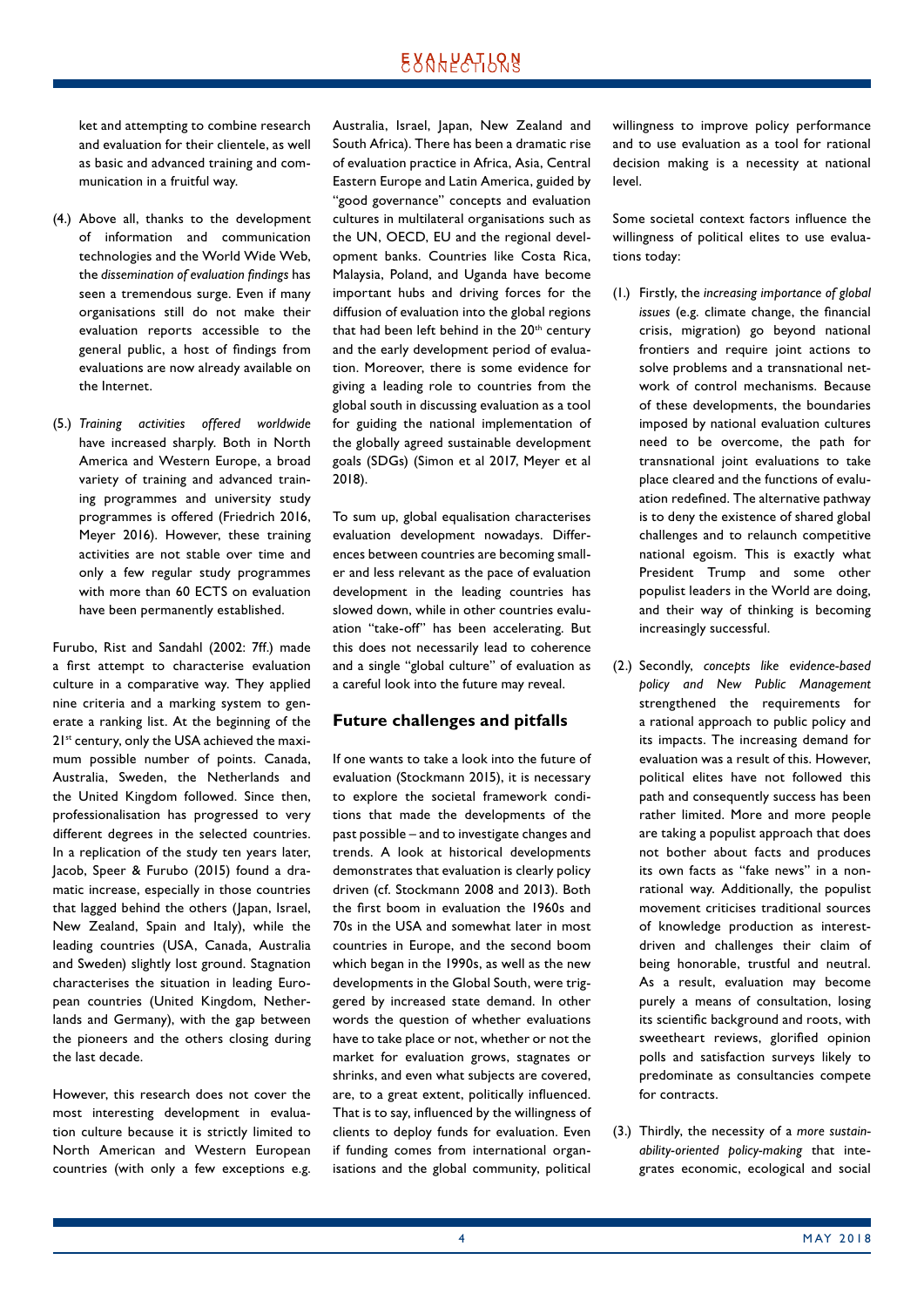issues requires a strengthening of the reflexive function of evaluation. The sustainable development goals (SDGs) give this way of integrative systems-thinking a more prominent role than before. Hence, this challenges the traditional way that responsibilities are distributed across different policy departments, which have their own culture and style. While this kind of departmentalized thinking has led to different ways of doing and using evaluations, integration of different evaluation cultures in various policy fields becomes increasingly a challenge for the evaluation community. Moreover, the expansion of evaluation into further policy fields and areas of activities may lead to an inflationary use of evaluations, providing reasons for reactance of stakeholders.

(4.) Fourthly, the *dissolution of political boundaries* (Beck 1992: 183ff.) describes a de‑ velopment which is characterised by an intensified interdependence of government and civil society actors and leading to expanding opportunities and forms of participation in political decisions and their implementation. While 'network society' (Castells 2010) may still be too strong a term and governance does not yet replace government (Bellamy & Palumbo 2010), there is a strong voice for more inclusion of civil society and for participatory decision making. For evaluation, this development is likely to mean an increased demand for network evaluations and participatory approaches, and a strengthening of the democratic and reflexive function of evaluation. Such a development accompanied by increasing demands for specific skills may lead to a situation where the training of evaluators cannot keep up with these demands and the requirements of customers. If evaluations are not carried out in a professional and appropriate manner, sponsors could turn away from the instrument of evaluation and look for other methods.

### **Conclusion**

These changes will affect the interests of evaluation sponsors in national political and administrative systems. Without a doubt, these systems differ significantly between states and their capabilities to address some of these challenges. There might be a tendency for differentiation according, for instance, to the strength of national populist movements in politics, leading either to a decline or a more isolated version of evaluation. Conversely, dependency on transnational support and aid may pressure political elites to implementation evaluation in a way that conforms to international standards and re‑ flects the evaluation culture of multinational organisations. This may lead toward a homogenisation of evaluation that is somehow alienated from national political cultures and the majority of society. In the way that the EU is blamed for being a bureaucratic block on national development, evaluation may become the target of polemicists and become discredited in some countries due to its lack of integration into the local culture.

Undoubtedly, there are certain risks for evaluation, whether it follows a more isolated national or sectoral route or a more inclusive and integrative pathway. In general, the evaluation community has developed to be very open-minded and dialogue oriented. There are strong forces in support of different ways of thinking and a fair discourse on different approaches to how evaluations can be done. This may help to face future challenges.

### **References**

Beck, U. (1992). *Risk society: Towards a new modernity* (Vol. 17). Sage.

Bellamy, R. & Palumbo, A. (eds. 2010). *From Government to Governance*. Albingdon: Rout‑ ledge.

Castells, M. (2011). *The rise of the network society* (Vol. 12). John Wiley & Sons.

Datta, L. E. (2006). The practice of evaluation: Challenges and new directions. *The Sage handbook of evaluation*, 419 – 438.

Friedrich, V. (2016). European University-Based Study Programs in Evaluation: Characteristics and Future Challenges. In *"The*  Future of Evaluation" (pp. 113-128). Palgrave Macmillan, London.

Furubo, J. E., Rist, R. C., & Sandahl, R. (2002). *International atlas of evaluation*. Transaction Publishers.

Jacob, S., Speer, S., & Furubo, J. E. (2015). The institutionalization of evaluation matters: Updating the International Atlas of Evaluation 10 years later. *Evaluation*, *21*(1), 6–31.

Leeuw, F. L., Toulemonde, J., & Brouwers, A. (1999). Evaluation activities in Europe: a quick scan of the market in 1998. *Evaluation*, *5*(4), 487–496.

Meyer, W., & Stockmann, R. (2016). Conclusion: Shared Perspectives for a United World of Evaluation? In *"The Future of Evaluation"* (pp. 328–357). Palgrave Macmillan, London.

Meyer, W. (2016). Toward Professionalization? The Contribution of University-Based Training Programs in Pioneer Countries. In *"The Future of Evaluation"* (pp. 98– 112). Pal‑ grave Macmillan, London.

Meyer, W. (2018). Evaluation as Profession 2016. A global perspective. In *EES Connections*, January 2018.

Meyer, W., Naidoo, I., D'Errico, S., Hofer, S., Bajwa, M., Perez, L.A.T., El-Saddik, K., Lucks, D., Simon, B. & Piergallini, I. (2018). VNR reporting needs evaluation: A call for global guidance and national action. In *IIED-Briefing*, No. 8, January 2018.

Rosenstein, B. (2015). *Status of National Evaluation Policies Global Mapping Report*.

Simon, B., Meyer, W., D'Errico, S., Schwandt, T., Lucks, D., Zhaoying, C., El-Saddik, K., Schneider, E., Taube, L., Anderson, S.; Ofir, Z. (2017). Evaluation: a missed opportunity in the SDGs' first set of Voluntary National Reviews. *IIED-Briefing May.* Retrieved from <http://pubs.iied.org/pdfs/17423IIED.pdf>

Stockmann, R. (2008). Evaluation and Quality Development: Principles of Impact-Based Quality Management. Frankfurt et. al.: Peter Lang.

Stockmann, R. (2008). *Evaluation and Quality Development: Principles of Impact-Based Quality Management*. Peter Lang.

Stockmann, R. (2017). The Future of Evaluation in Society. In: Stockmann, R. & Meyer, W. (eds.): *The Future of Evaluation. Global Trends – New Challenges – Shared Perspectives*, Basingstoke: Palgrave Macmillan.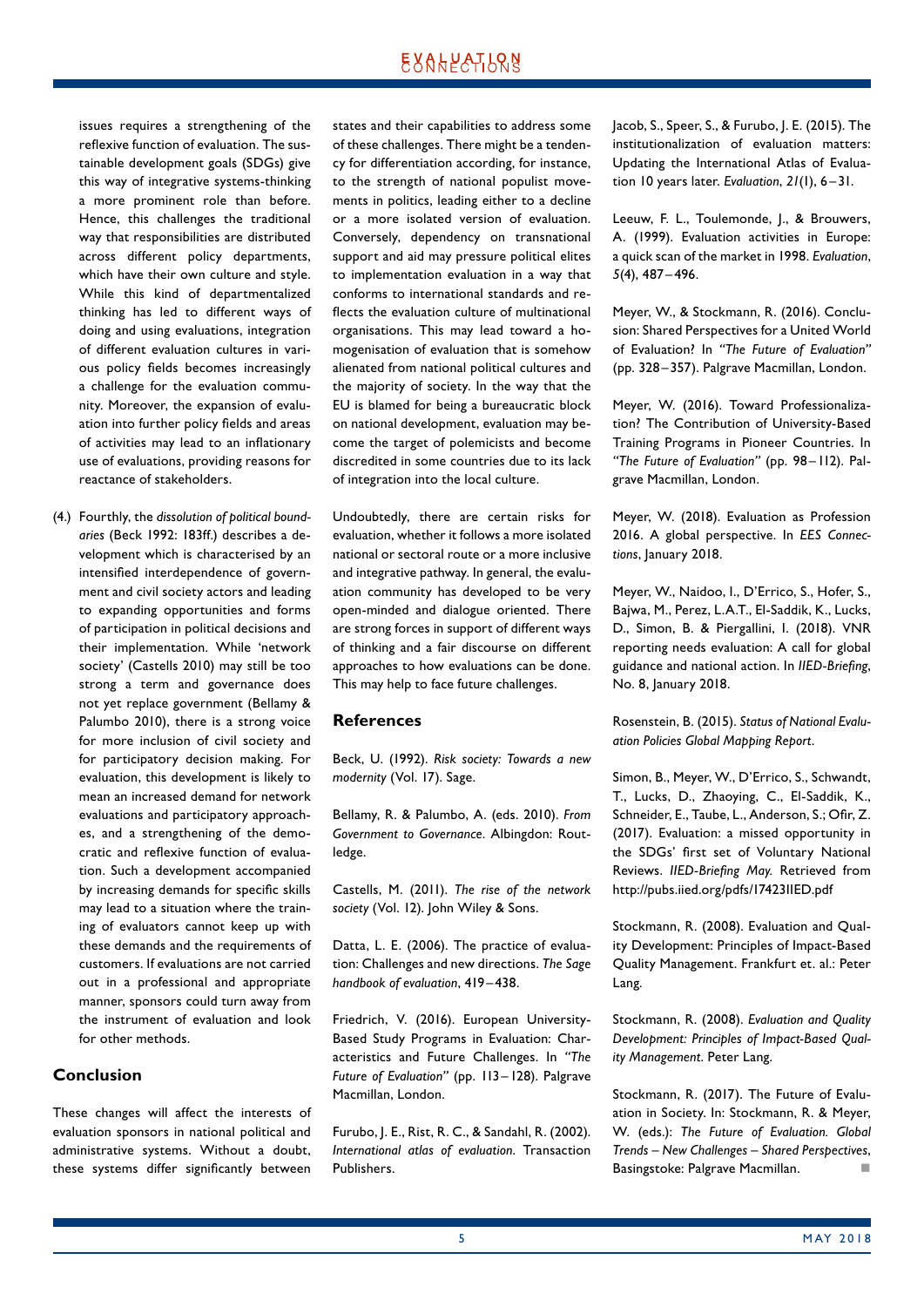# <span id="page-5-0"></span>**EVALUATION AND THE SDGS**

### **Karen Jorgensen**

The sustainable development goals (SDGs) and the new models of providing development finance are influencing how development cooperation is being carried out today and in the future. These changes also have an impact on development evaluations.

First, the sustainable development goals have implications for the way development cooperation must be carried out.

Secondly, a stronger emphasis on working with the private sector and in situations of conflict and fragility has clear links to foreign policy and national self-interest.

Thirdly, changing policies and priorities mean changes to patterns of co-operation - perhaps even signalling a farewell to long-term partnerships.

#### **The new development agenda**

Because the new development agenda is broad and the goals inter-related more institutions are involved in delivering the SDGs across government: evident when it comes to the national response, but also true for development co-operation. Delivering on the SDGs will take a whole-of-government if not a whole-of-society effort, affecting both how activities are designed and how evaluations take place.

Official development assistance (ODA) is in‑ creasingly spent by departments other than the ministry primarily responsible for development cooperation and ODA, typically the ministry of foreign affairs. Such "fragmentation" is driven in part by many developing – or partner – countries no longer needing broad-based, long-term technical assistance, but rather more pointed ministry-to-ministry cooperation to build specific capacity.

### **Challenges for evaluation**

This dispersion makes it more difficult to plan development interventions, to have a concerted view of what is in the portfolio, especially at partner country level, to have common result and monitoring frameworks and to ensure evaluability. And it makes it more difficult to ensure evaluation across all ODA spending: who is responsible for evaluating the outcomes of interventions by other departments? If the spending is counted as ODA, should it be evaluated by the office charged with evaluating the core ODA budget? This is an issue many members of the OECD Development Assistance Committee (DAC) are dealing with, and it comes with the risk that substantial parts of the budget are not subject to evaluation.

A further complication is that not only are interventions more likely to cut across several policy fields to address the sustainable development goals, but interventions must also be sustainable on all three dimensions: economic, social and environmental. Currently DAC evaluation criteria define sustainability as being *concerned with measuring whether the benefits of an activity are likely to continue after donor funding has been withdrawn.* The criteria do mention that the projects need to be environmentally as well as financially sustainable. But the interconnected nature of the goals may make it more difficult to measure and evaluate and to add the social dimension.

### **Partnerships and evaluation**

The SDGs also call for new partnerships and the Addis Ababa Action Agenda puts the role of the private sector squarely at the heart of how to achieve the SDGs. Many governments have – or are setting up – finance institutions to encourage private sector involvement in development co-operation. If these relate directly to a ministry or agency, it is relatively straightforward to set up monitoring and evaluation systems. But experience shows that the evaluation culture of such finance institutions, to the extend they have one, is not geared to looking at development outcomes. Bringing in the private sector does not make the equation any simpler as private sector companies will have different measures of success, and they are often not prepared to evaluate their investments citing protection of commercial interests. But if the enterprise has benefitted from ODA as credit-guarantee, risk protection, or through blended finance, is it not reasonable to ask that the interventions and outcomes be evaluated for their development impact? This is a question – and a challenge – development cooperation administrators need to address as more and more private sector instruments are rolled out.

In addition, the private sector may think differently about what sustainability means. A World Bank look at Public-Private-Partnerships showed, for example, that PPPs hardly ever addressed impact on government expenditure, i.e. the fiscal sustainability of projects. There is also already talk of "SDG washing": private sector companies marketing their products as contributing to attaining one of the goals while ignoring the impact they may have on other goals.

### **Multiple goals and evaluation**

The deepened integration of development co-operation policy and foreign policy can also complicate life for evaluators, yet it is increasingly necessary to grapple with these issues, especially as more – and an increasing proportion of – ODA is spent in fragile contexts. In conflict and fragile situations, there are often mixed objectives for interventions. Of course, humanitarian concerns will play a key role for assistance in humanitarian emergency situations. But these can coincide with foreign policy and security interests which do not always pull in the same direction, at the same time, in the same space.

The difficulty for evaluators will be to disaggregate the objectives and the results. If a foreign policy objective has been met, but the development objective has not, can we declare success? In conflict and fragile situations it is difficult to get right the balance of power and influence in a wholeof-government approach: it is difficult to balance security interests with development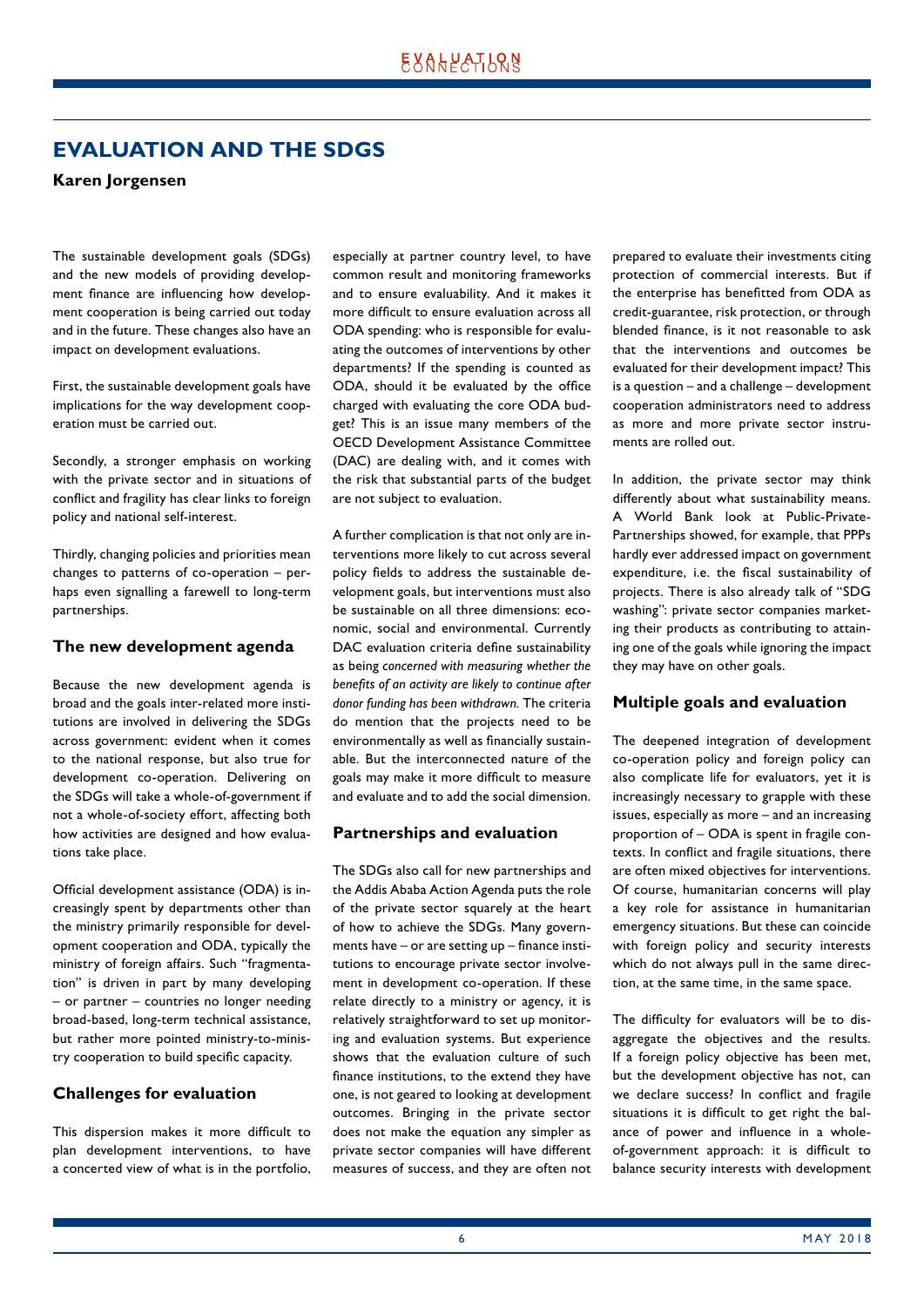interests. It is even more complicated when considering also the broader policy objective that development co-operation must meet national interest of the donor government. National interest can be hard to define and therefore it is difficult to measure –and evaluate – national interest outcomes along-side development ones. As most DAC members now have integrated foreign policy and development co-operation administrations, evaluation departments should increasingly be called upon to evaluate across the ministry.

# **Targeted interventions and evaluations**

As more partner countries make headway in their development, they require less broadbased development support. And as donors' policies are changing, they tend to look to shorter-term, more specific interventions in partner countries.

This is leading to more targeted interventions, including more specific technical co-operation (which can be very useful). Keeping up with evaluating many smaller interventions, especially from a sustainability point of view, will be resource intensive and even if done, it may be hard to capture lessons which are meaningful without a broader development context. What can help here is stronger national institutions at the partner country level, another challenge which development cooperation evaluators have tried to address for decades and where a new approach is needed if there is to be real change and impact.

### **Reassessment of the evaluation criteria**

It is now timely to assess whether the criteria and standards that have guided development evaluations for more than a decade are robust enough to respond to the challenges. The criteria of relevance, effectiveness, efficiency, impact and sustainability still seem appropriate, but do they need to be interpreted differently? The criteria and standards should not be regarded as a straight-jacket, but as a framework. For example, a reinterpretation of sustainability would be timely. Relevance may also be more complicated to determine: whose needs are considered most important when there might be competing interest meeting national interest with the needs of the partner countries; are development interventions addressing the needs of partner governments or are they aiming to meet needs of whole-of-society? The criteria and the standards are still relevant to guide evaluators in the new development context but having a debate about what that means would be useful. To this end the review started by the OECD DAC Development Evaluators' Network will be a good contribution.

### **Evaluation architecture and new technology**

The increased attention to accountability for ODA spending has led to the setting up of in‑ dependent evaluation institutions. Yet, there will still be a need for in-house evaluation capacity – capacity being a challenge in itself – and the question of independence is still critical. How can the evaluation function's independence be ensured while at the same time placing it close enough to policy makers to influence decisions through evidence?

The use of new technology is already changing how development cooperation impact is tracked, monitored and followed up. Change can be captured in visible data that are available continuously. There is more demand for real-time information, faster feedback loops, more adaptation. The emergence of new data sources (from communication devices, satellites, sensors) allows for more analysis.

Many evaluations currently take months if not years to complete. They often use surveys that offer a time-bound snap shot. But big data (for example, data generated through social media) show more patterns over time. It is possible to watch change in real time though the data will not reveal why change is taking place.

Evaluators will still need to be able to make complex processes of change easy to grasp and understand and new technology can add more information, but it will not fundamentally change the essence of evaluation. However, using new technology could lead to shorter feedback loops addressing the growing demand for actionable information earlier. There are some issues evaluators must consider as they begin to make use of new technologies and sources of data:

- Data availability: most big data are held by private companies and can be considered both highly valuable and potentially sensitive.
- Built-in bias of big data: not all relevant stakeholders will have access to the technology that generate big data.
- Capacity to use data and data analysis techniques: higher demand for evaluators who can meet tell stories about why change is happening. Such analysis requires more contextual understanding and not just number-crunching.

Expanding access to the internet in developing countries and greater connection to more diverse sources of information are leading to growing expectations that information will be publicly available in turn leading to growing demands on governments to be accountable.

### **Speaking truth to power**

To contribute to accountability, evaluators must be willing to challenge assumptions, to take risks and be willing to look at contentious areas of policy, and to dare to examine in depth sensitive political issues and areas where development co-operation and governments are failing to deliver value for money. This requires a culture of evaluation across government. Evaluators can only contribute to accountability to the extent that they are able and empowered to look at difficult issues and speak truth to power, particularly when that truth is inconvenient.

For evaluators, the struggle between accountability, learning, and direction continues. Development cooperation programmes are evaluated in many cases because decision-makers – politicians – know they are accountable to parliaments and the public for the outcomes of development efforts. But evaluations are still in many corners seen as punitive – the fear of the negative – and not for the benefit they can bring.

What can evaluators do about the reluctance to evaluations coupled with shorter timehorizons and attention spans? Evaluations need to be timelier so that they are ready to offer up the evidence needed to influence policy or design of the next programme.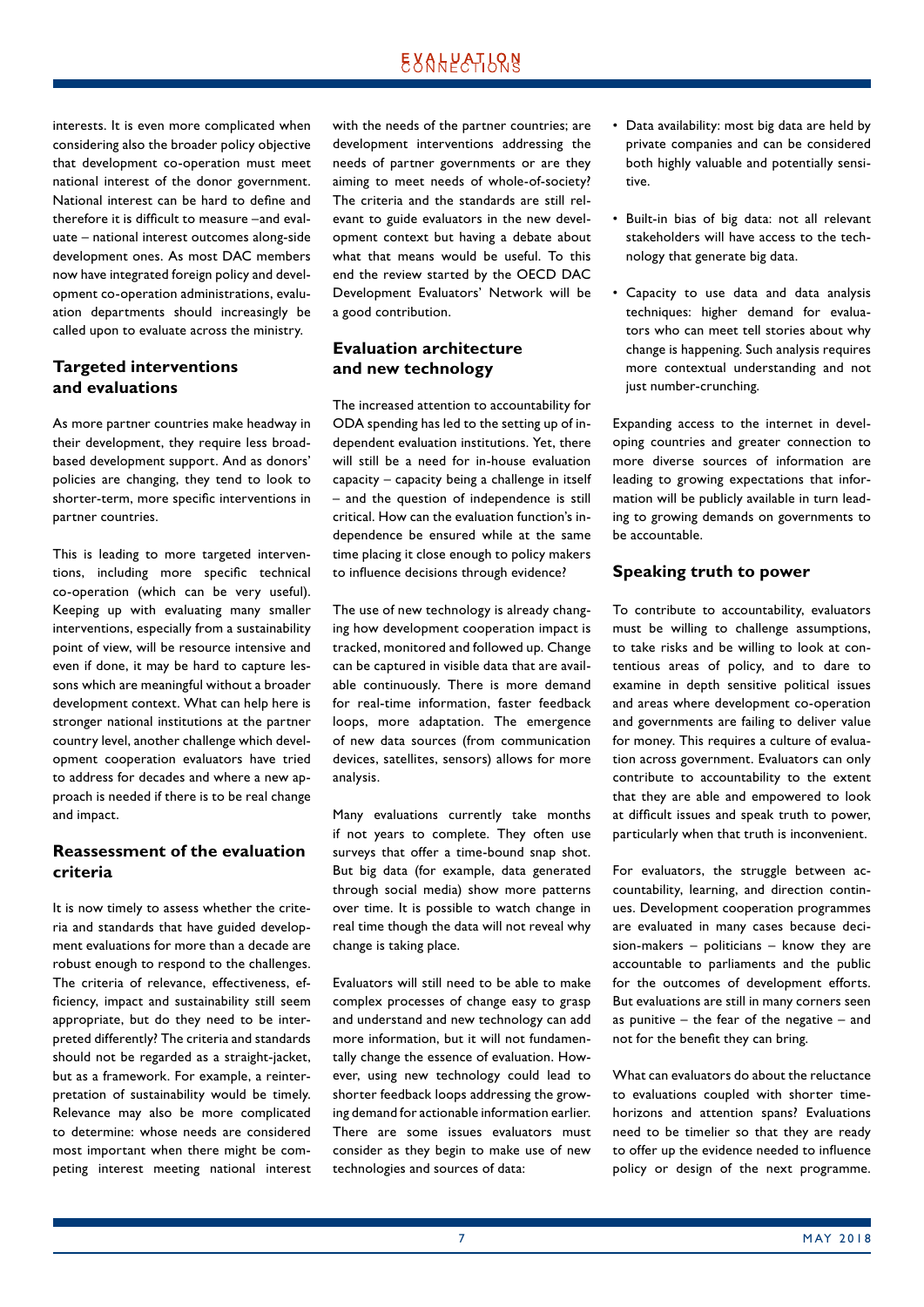<span id="page-7-0"></span>This will mean employing different – perhaps invent new – ways of evaluating, accepting that there are different thresholds of rigour for different purposes. Communicating in smarter ways using the new tools technology can offer – will continue to be on the agenda of evaluators.

But the challenges and opportunities set out above belong not just to evaluators: addressing them and taking full advantage will require that policy makers, programme developers and evaluators all contribute to setting the scene for better, more timely evaluations in a complex development landscape.

# **TOWARDS A GROWING GAP BETWEEN EVALUATION INSTITUTIONALISATION AND USE?**

**Per Øyvind Bastøe and Siv J. Lillestøl**

# **Institutionalisation of the evaluation function**

Recent studies of evaluation systems in UN organisations (UN, 2014) and in development agencies, ministries and multilateral banks (OECD, 2016) display a seemingly optimistic trend when it comes to institutionalisation of the evaluation function in development cooperation organisations.

One of the conclusions of the UN study is that the central evaluation function of UN organisations has changed with regard to roles, structure, systems and standards. It has moved from a predominant role of oversight and quality assurance of decentralised evaluations to focusing on supporting broad and strategic corporate-level decisionmaking. The OECD study, which looks at 45 evaluation entities, finds a related trend. Compared to a study in 2010, these organisations have now improved capacity and are more focused on strategic questions.

These findings resonate with a similar study of institutionalisation of evaluation in na‑ tional governments (Jacob et al, 2015).

From our own perspective within the Norwegian government's development policy organisation, the same trends can be observed. In the government's financial management regulations, it is now mandatory to do evaluations of financial transfers and grants. The establishment of the Norwegian evaluation association in 2010 is another indication of a greater attention to evaluation. In the development policy administration, the mandate of the evaluation function was revised in 2015 to give it a more independent and prominent role.

Increased institutionalisation of the evaluation function is in line with a widespread public governance conviction that this function is important for transparency, accountability, efficiency and effectiveness of governments. This implies a belief that increased institutionalisation would translate into increased use  $-$  in different ways  $-$  of evaluation findings and recommendations.

# **Use of evaluation findings and recommendations**

Use is commonly understood as the main purpose of evaluation (OECD, 1991). A definition that encompasses this is the following *"evaluation is the careful assessment ex post of the merit of the content, administration, output, outcome effects, and organization of public sector interventions, which is intended to be useful in practical action situations."* (Vedung, 2017).

This means that evaluation is intended to create a basis for practical considerations. Increased institutionalisation would consequently imply greater use of evaluations in government. The question is if this is happening.

From our perspective within the development policy administration, we have paid close attention to the use of thematic and strategic evaluations over the last few years. In our annual report in 2016 (Norad, 2016), when looking at evaluations completed over the last twelve months, findings and conclusions were almost identical with those of evaluations completed in the previous years. A potential explanation for this is that administrations do not learn anything and lack the capacity and culture to bring about change, which indicates limited direct use of evaluations.

The UN study also found that the use of evaluation reports is consistently low for most UN organisations. Even organisations in which the evaluation function is considered to perform well see only an average level of use by the intended audience. Similarly, the OECD study found that the extent to which evaluations are used is mixed.

Another observation related to use is from a recent meta-evaluation of decentralised evaluations in the Norwegian aid administration (Norad, 2017). Although the meta-evaluation found that the decentralised evaluations were well used by the unit responsible for managing the grant for these interventions, it also found that the quality of the decentralised evaluations was unsatisfactory due to weaknesses in methodology and analysis. Over 65 percent of the reviews did not contain sound methodological underpinnings that would support or produce credible findings. Under such circumstances, use may be more harmful than beneficial.

#### **Explanations for the gap**

The discussion above points towards the lack of a clear link between the increased institutionalisation of evaluation and perceptions of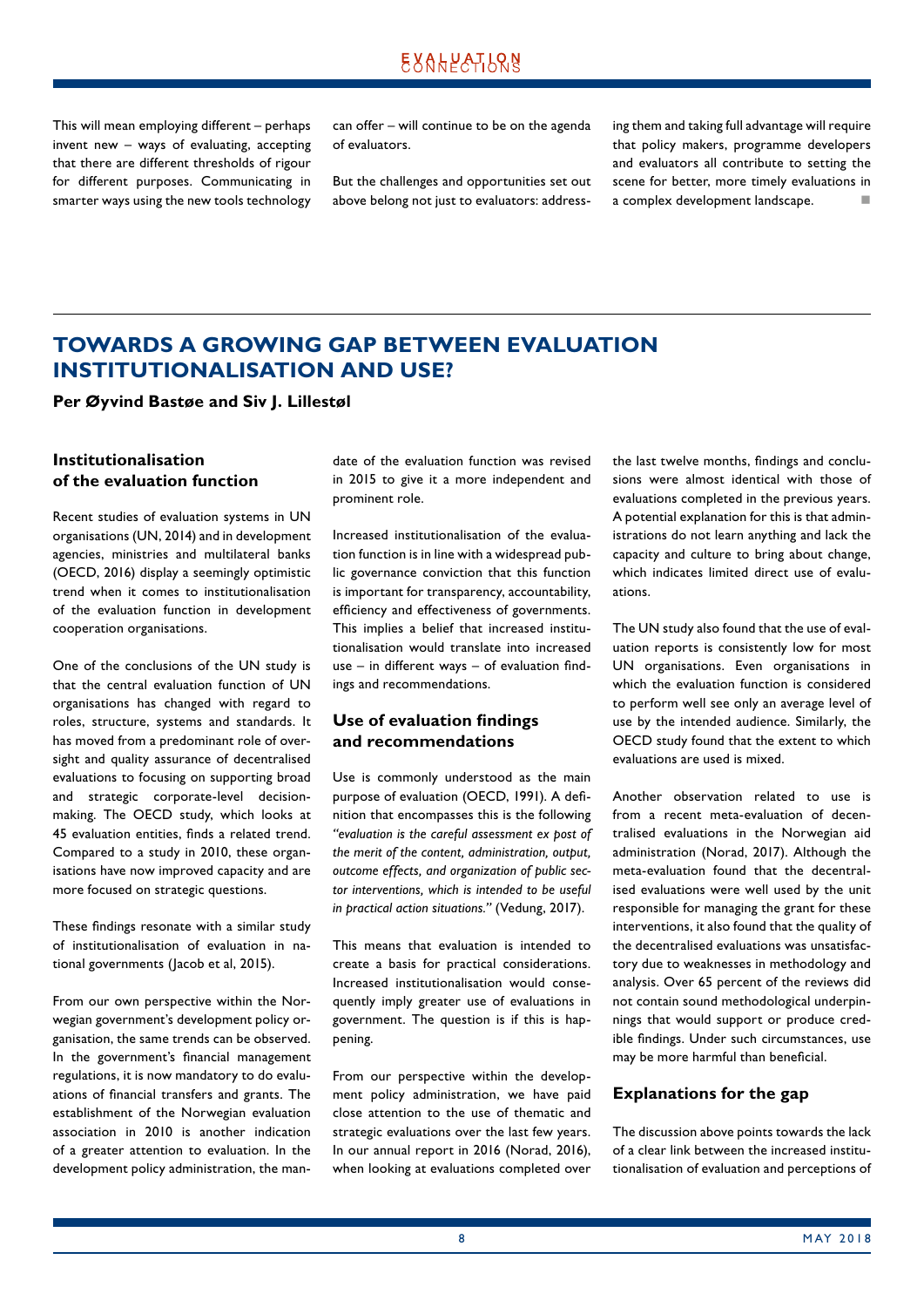the use of evaluation. In the following, possible explanations are presented.

One explanation may be the increasingly complex settings that evaluators are dealing with, especially in the field of development evaluation. This complexity relates to the nature of the programmes, the context within which programmes are embedded, the interactions with the many stakeholders, the process of change and causality, and the nature of the evaluation process (Bamberger et al, 2016). Evaluations assessing programmes addressing problems caused by the humanitarian crisis or related to climate change are examples of complexity. This implies that evaluations, no matter how comprehensive, will not be able to deal with all relevant aspects of these topics. Hence, intended users may consider any evaluation too narrow to be used as basis for decision-making.

Another possible explanation is the rhetoric surrounding public policies in general and in particular within the development policy area. In many western countries, this rhetoric is about altruism and poverty. At the same time, many programmes reflect donors' own national interests (Kharas & Rogerson 2017). Examples are programmes to prevent health epidemics spreading to Europe, or to prevent an influx of refugees to the western world. This rhetoric-reality gap may create difficulties for an honest discussion based on evaluation and thus limit the use of evaluation findings and recommendations.

Yet another explanation is the greater demand for reporting and documentation. Taxpayers and politicians expect proof of the results of aid spending. Evaluators are rarely able to supply this sort of documentation. This may undermine the interest in using evaluations. Simple, quantitative reporting may be more attractive than nuanced analytical evaluations.

### **Closing reflections**

If these observations hold true, what can evaluators do? There are three opportunities to close the gap.

The first is to strengthen quality assurance of all evaluation elements to avoid use and misuse of findings that are not credible.

The second is to acknowledge the increased complexity that evaluators are facing and use new evaluation approaches, like evaluation synthesis studies, to draw on a more comprehensive evidence base than what just one evaluation can offer. In addition, a more active and participatory approach to developing recommendations and communicating findings may have a positive effect on use.

The third is to expand an understanding of what use implies. Use may be too narrowly understood as intended use by intended users, i.e. the direct inputting of evaluative findings into immediate decisions. A wider understanding of use may bring a more positive conclusion. Use may also be understood as relating to the evaluation process or as inspiration, enlightenment or to constituting a new understanding (Vedung, 2017).

#### **References**

Bamberger, M., Vaessen, J., & Raimondo, E. (Eds.). (2015). *Dealing with complexity in devel-* *opment evaluation: A practical approach*. Sage Publications.

Jacob, S., Speer, S., & Furubo, J. E. (2015). The institutionalization of evaluation matters: Updating the International Atlas of Evaluation 10 years later. *Evaluation*, *21*(1), 6–31.

Kharas, H., & Rogerson, A. (2017). Global development trends and challenges: Horizon 2025 revisited. *London: Overseas Development Institute*.

Norad Evaluation Department. (2016). *Learning from the past – Towards better development?* Annual Report 2015/16, Oslo: Norad.

Norad Evaluation Department. (2017). *The Quality of Reviews and Decentralised Evaluations in Norwegian Development Cooperation*. Report 1/2017, Oslo: Norad.

OECD. (1991). *DAC Principles for Evaluation of Development Assistance Development Assistance Committee*. Paris: OECD Publishing.

OECD. (2016). *Evaluation Systems in Development Co-operation*. Paris: OECD Publishing.

United Nations. (2014). *Analysis of the Evaluation Function in the United Nations System*. JIU/ REP/2014/6. Geneva: Joint Inspection Unit.

Vedung, E. (2017). *Six-times-two Uses of Evaluation*. Uppsala: Evert Vedung's Personal Archive.

### **EUROPEAN EVALUATION EES SOCIETY**

# **EES/CES Membership Discount**

A reciprocal Agreement on 25 % Membership fee discount between The Canadian Evaluation Society (CES) and The European Evaluation Society (EES). A unique opportunity for EES members to take part in the CES and for CES members to join the EES! For more info visit www.europeanevaluation.org.  $\overline{\text{max}}$  n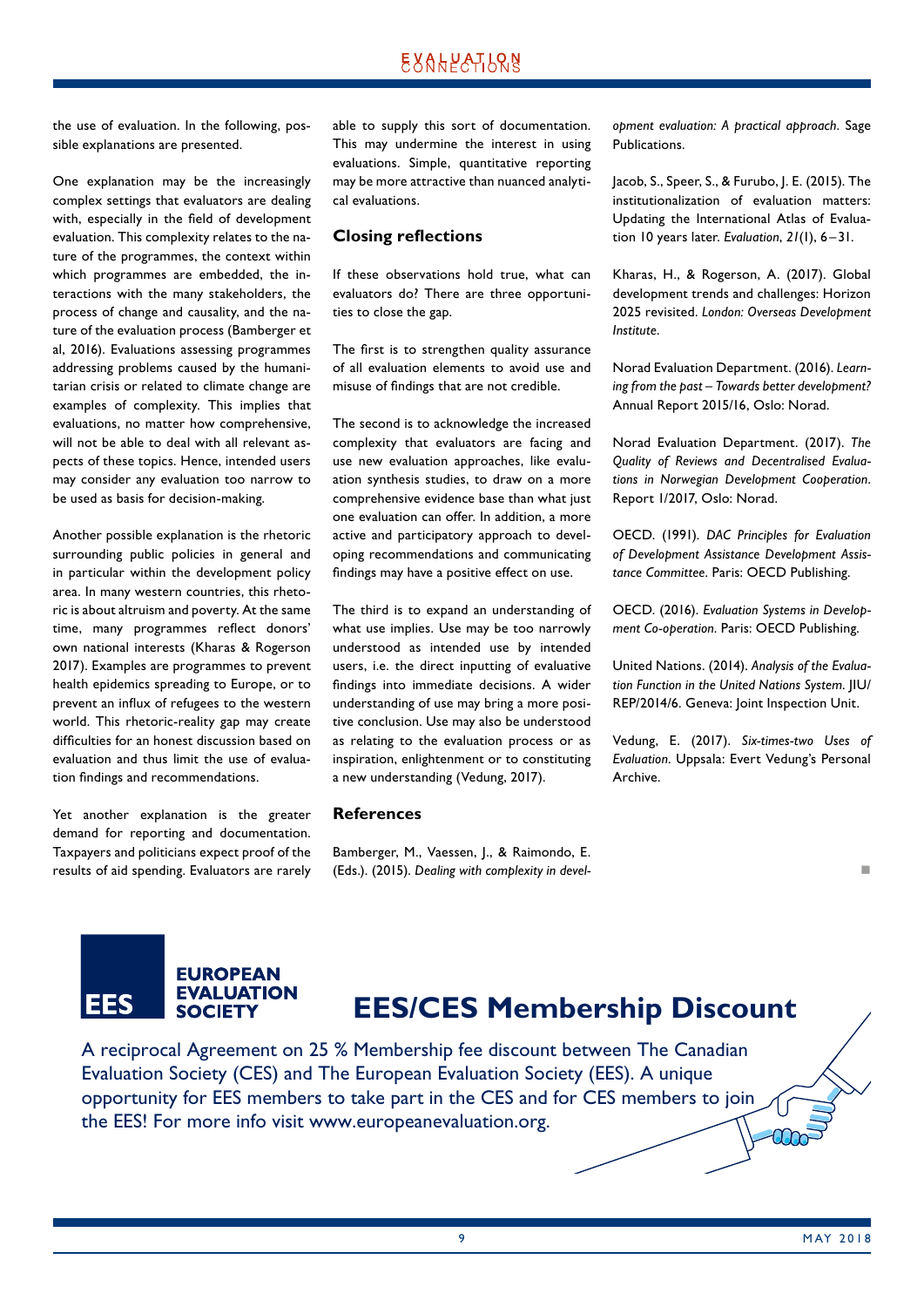# <span id="page-9-0"></span>**A BRIEF COMPARISON AND DISCUSSION OF SOME META-EVALUATIONS AND QUALITY REVIEWS OF DEVELOPMENT EVALUATIONS**

### **Ole Winckler Andersen**

Several agencies in the field of international development (e.g. bilaterals, multilaterals, non-governmental organizations) have commissioned meta-evaluations and quality reviews of their evaluations. This paper presents a brief comparison of a selected number of these analyses and highlights some issues for consideration in connection with potential future meta-evaluations.

The concept of meta-evaluation is often used to imply "…an evaluation of an evaluation to judge its quality..." (OECD-DAC, 2010).<sup>1</sup> Most quality reviews have a similar focus, and a distinction between meta-evaluations and quality reviews will not be made in the following.

### **Sample**

This paper briefly discusses an assessment of a purposive sample of five meta-evaluations conducted by five different donors in the field of international development (Forss et al., 2008; Perrin, 2009; Hageboeck et al., 2013; Cooney et al., 2015; Chapman et al., 2017).

### **Comparison**

There are various potential approaches to meta-evaluation, but most approaches consider the following four dimensions:

a) The purpose of the meta-evaluation. Does it primarily serve a formative or a summative purpose?

- b) The sample of included evaluations. What are the rationale and criteria for the selected sample?
- c) The information sources used in the meta-evaluation. Are evaluation reports the only source or are other documents and sources used?
- d) The applied criteria in assessing the evaluations. Which criteria are used, and in particular for assessing evaluation quality?

A comparison of the five meta-evaluations shows that all five meta-evaluations, as expected, have a main focus on the quality of Terms of Reference and evaluation reports, while they differ in their coverage of various steps in the evaluation process and the

1 For a full definition, which includes different interpretations of the concept 'meta-evaluation', see (OECD-DAC, 2010).

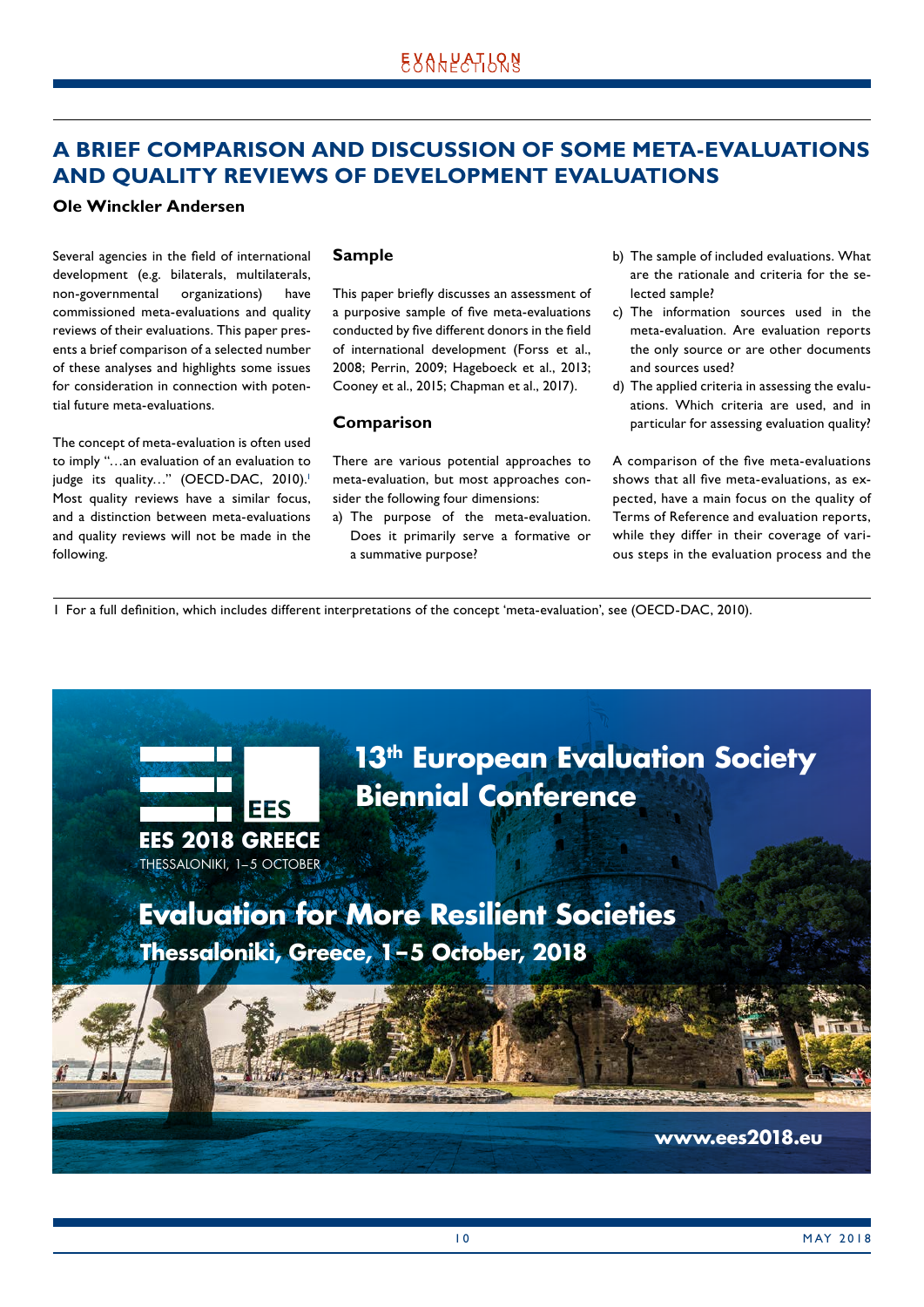quality of the evaluation system as a whole. This reflects differences in understanding of evaluation quality as well as of what factors can potentially influence this quality. All five meta-evaluations contain recommendations on how to improve the quality of evaluations, but the primary purpose of the meta-evaluations seems to be accountability. One of the meta-evaluations is also covering the effectiveness of the specific agency's development cooperation based on an analysis of evaluations of good quality in the sample.

The size and selection of the samples of evaluations covered by the individual metaevaluations vary. The number of evaluations ranges from 14 to 340 evaluations covering various sectors. The low number of evaluations in some of the meta-evaluations prevented more disaggregated analyses; e.g. at sector level. All meta-evaluations include de $centralized$  evaluations, $2$  some covering one year and others several years. The selection methods for including individual evaluations in the analysis include random selection as well as purposive selection in consultation with commissioners.

As indicated above, the five meta-evaluations assess the quality of Terms of Reference (TOR) and the evaluation reports, and some of them also review other documents related to the evaluation process. The degree to which the meta-evaluations use other sources of information varies, and different combinations of methods such as interviews, surveys and case studies are used in the review processes. None of the metaevaluations seems to have involved partner countries.

All five meta-evaluations are based on specific checklists developed by the meta-evaluators. The checklists are inspired by guidelines, such as the OECD-DAC Quality Standards, but adapted to the specific meta-evaluation. Although some overlaps can be found, the content, mixture and number of criteria differ between the five meta-evaluations. It is difficult to compare the number of criteria as the meta-evaluations use different groups and subgroups of criteria, but the number of applied quality criteria is in the range of 30 –60. The assumption seems to be that the same standards and criteria can be used for all evaluations under review.

The meta-evaluations contain interesting findings and discussions regarding the relationships between the TOR, the evaluation budget, the composition of the team and the quality of the evaluation report as well as the systemic factors that can potentially influence the quality of various steps in the evaluation process. Examples of general recommendations are that the TOR should be more focused and include improved sections on evaluation methodology, and that efforts should be made to strengthen work on methodological issues in the evaluations.

#### **Discussion**

The main purpose of this short paper is to encourage discussion on the use of metaevaluations of development evaluations. The five meta-evaluations contain a lot of interesting information as well as detailed discussions of five donor agencies' evaluation systems, and the comparison shows that several issues could be considered and discussed in the framework of potential future meta-evaluations.

The five meta-evaluations in the sample serve various purposes with obvious implications for their potential use. The praxis seems to be to apply the same criteria and rating procedures to all evaluations, irrespectively of context, intervention, sector and type of evaluation, where an alternative option would be to have more focused meta-evaluations, e.g. covering a sector or thematic area. In view of that at least two of the agencies are conducting recurrent meta-evaluations, this raises several questions on the role of metaevaluations in comparison to other quality assurance mechanisms such as independent external peer reviews and quality assurance of ongoing evaluations. A further observation is that the five meta-evaluations have not involved partner countries and therefore do not reflect their potential assessment and use of the conducted evaluations.

The review and comparison of the five metaevaluations show that no uniform approach exists to meta-evaluations of development evaluations, and that the applied methodological approaches differ. All the metaevaluations use well-defined assessment criteria, but their number and specification vary as does the sample size of evaluations covered by the studies and sources used for information. These differences obviously reflect the different purposes and contexts of the meta-evaluations, but a more detailed comparison and discussion of the value of the different methodological approaches would be interesting. As indicated, metaevaluations of development evaluations have not been systematically used, but the five meta-evaluations provide an excellent basis for discussions on the practice and use of potential future meta-evaluations.

#### **References**

Chapman, N., Loyd, R., Villanger, E. & Gleed, G. (2017). *The quality of reviews and decentralized evaluations in Norwegian development cooperation*. Oslo: NORAD.

Cooney, G., Rojas, K, Arsenault, M. and Bab‑ cock, K. (2015). Meta-evaluation of project and programme evaluations in 2012-2014. Ministry for Foreign Affairs of Finland.

Forss, K., Vedung, E. Kruse, S. E. Mwaiselage, A. and Nilsdotter (2008). Are Sida Evaluations Good Enough? Sida Studies in Evaluation 2008:1.

Hageboeck, M., Frumkin, M. and Monschein, S. (2013). Meta-evaluation of the quality and coverage of USAID Evaluations 2009 –2012. USAID, August 2013.

OECD-DAC (2010). Glossary of Key Terms in Evaluation and Results Based Management. OECD Publications, Paris.

Perrin, B. (2009). Review of the Quality of DFID Evaluations. IACDI. The Independent Advisory Committee on Development Impact, September 2009.

not a contract the contract of the

2 Evaluations that are not commissioned/managed/conducted by an (independent) centralized evaluation unit but by operational units.